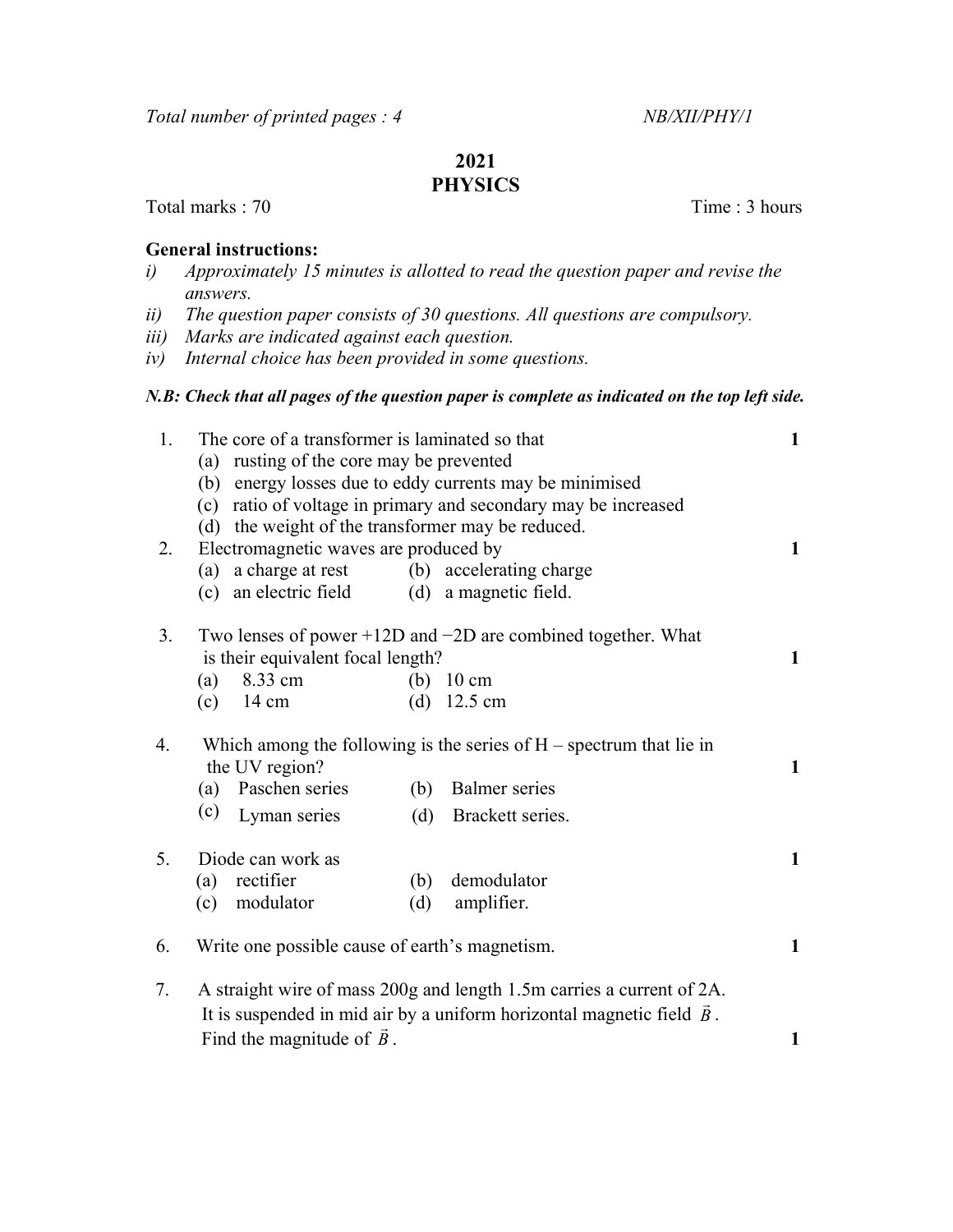-2- NB/XII/PHY/1

| 8.  | Name any two factors on which the work function of a metal depends.                                                                                                                                                                                                                    |                  |
|-----|----------------------------------------------------------------------------------------------------------------------------------------------------------------------------------------------------------------------------------------------------------------------------------------|------------------|
| 9.  | What are isotopes?                                                                                                                                                                                                                                                                     |                  |
| 10. | Write the truth table of OR gate.                                                                                                                                                                                                                                                      |                  |
| 11. | <b>a</b> . The electrostatic force on a small sphere of charge $0.4\mu$ C due to<br>another small sphere of charge $-0.8\mu$ C in air is 0.2N. What is the<br>distance between the two spheres?<br>()r<br><b>b.</b> What is the force between two small charged spheres having charges | $\overline{2}$   |
|     | of $2x10^{-7}$ C and $3x10^{-7}$ C placed 30 cm apart in air?                                                                                                                                                                                                                          |                  |
| 12. | Derive the relation between drift velocity of free electron and electric<br>current flowing through a conductor.                                                                                                                                                                       | $\overline{2}$   |
| 13. | a. Define angle of magnetic inclination or dip at a place. Write the<br>expression for earth's magnetic field.<br><b>Or</b>                                                                                                                                                            | $\boldsymbol{2}$ |
|     | <b>b</b> . Does every magnetic configuration necessarily have a north pole<br>and a south pole? What about the field due to a toroid?                                                                                                                                                  |                  |
| 14. | What are electromagnetic waves? Write any two properties of<br>electromagnetic waves.                                                                                                                                                                                                  | $\overline{2}$   |
| 15. | Explain the four spectral series of hydrogen atom.                                                                                                                                                                                                                                     | $\overline{2}$   |
| 16. | a. Draw and label the block diagram of a generalized communication<br>system.<br><b>Or</b><br><b>b.</b> What is meant by point-to-point and broadcast modes of                                                                                                                         | $\overline{2}$   |
|     | communication? Give one example each.                                                                                                                                                                                                                                                  |                  |
| 17. | Derive an expression for electric field 'E' on the axial line of an electric<br>dipole.                                                                                                                                                                                                | $\mathbf{3}$     |
| 18. | a. State the Gauss's law in electrostatic and write its expression.<br>Or                                                                                                                                                                                                              | 3                |
|     | <b>b.</b> Explain the construction and working of a Vande Graff generator.                                                                                                                                                                                                             |                  |
| 19. | With the help of circuit diagram, explain the use of potentiometer for<br>comparing the emf's of two cells.                                                                                                                                                                            | 3                |
| 20. | Obtain the condition of a balanced Wheatstone bridge.                                                                                                                                                                                                                                  | 3                |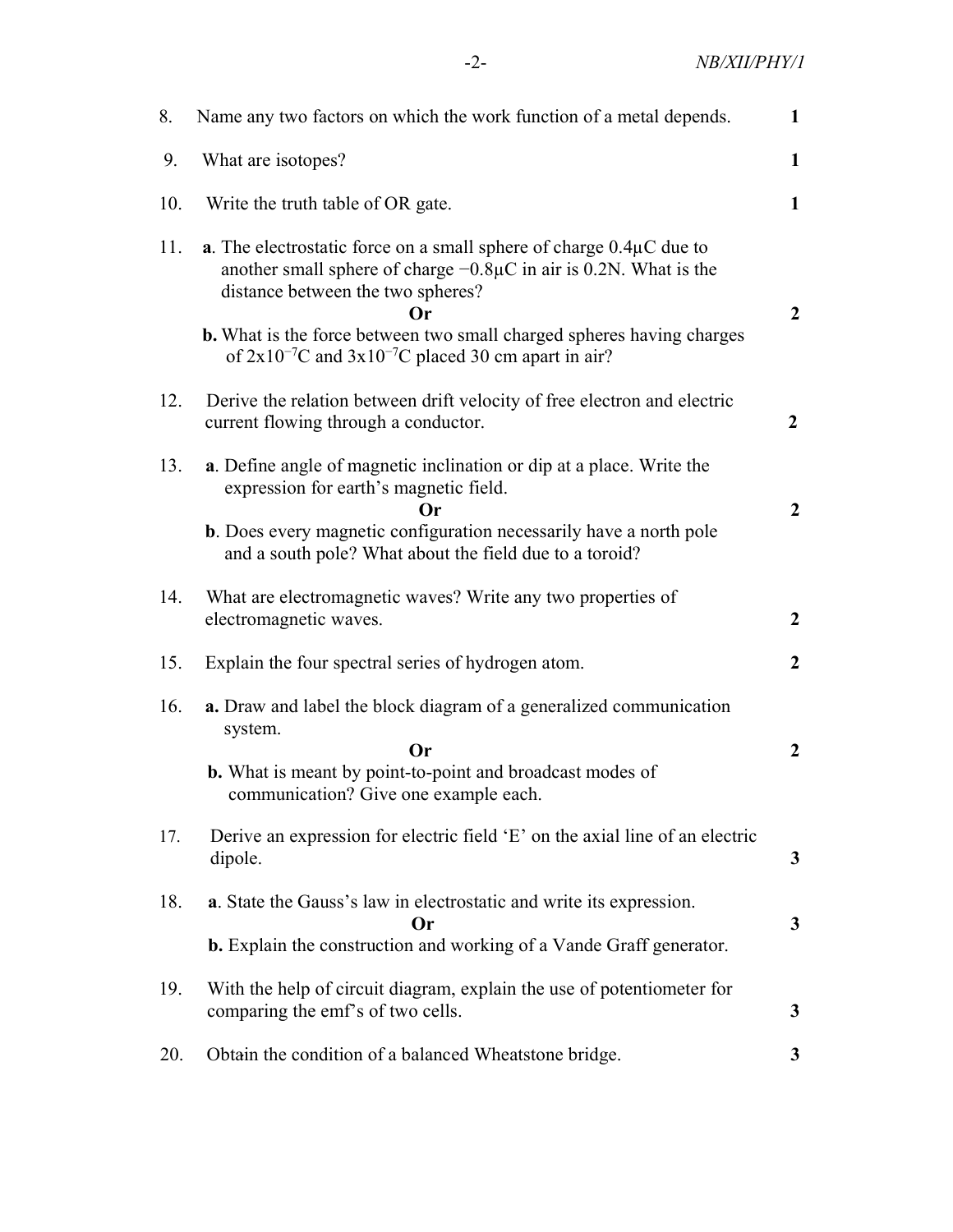- 22. **a.** A rectangular loop of size  $(l \times b)$  carrying a steady current 'I' is placed in a uniform magnetic field  $\vec{B}$ . Prove that the torque  $(\vec{\tau})$  acting placed in a different magnetic field *B*. Trove that the torque (*t*) acting<br>on the loop is given by  $\vec{\tau} = \vec{m} \times \vec{B}$ , where  $\vec{m}$  is the magnetic moment of loop.  $\mathbf{O}_r$  3
- **b.** Show that the alternating current lags behind the voltage by phase  $(\frac{\pi}{2})$  in an A.C circuit containing inductor only. Draw a phasor diagram representing the relation between them.
- 23. State Brewster's law. Hence show that when a ray of light is incident at polarizing angle, the reflected ray is at right angle to the refracted ray. 3
- 24. a. What focal length should the reading spectacles have for a person for whom the least distance of distinct vision is 50 cm? What is the nature of the lens?
- $\mathbf{O}_r$  3 b. An object of size 3.0 cm is placed 14 cm in front of a concave lens of focal length 21 cm. Find the position, nature and size of image.
	- 25. a. What is photoelectric emission? State the laws of photoelectric effect.  $\mathbf{O}_r$  3 b. What is a photocell? On what principle does a photocell work? Write any two applications of a photocell.
	- 26. Derive an expression for the total energy of an electron according to Bohr's theory of hydrogen atom. 3
	- 27. A TV tower has height 'h'. Derive an expression for the maximum distance up to which the signal can be received from the antenna. What is the area and population covered by the signal? 3
	- 28. a. State Biot Savart's law. Use this law to obtain the expression for the magnetic field on the axis of a circular current loop.  $\sigma$  5
		- b. With the help of a schematic diagram, explain the principle of a cyclotron. Hence, deduce the expression of cyclotron frequency.